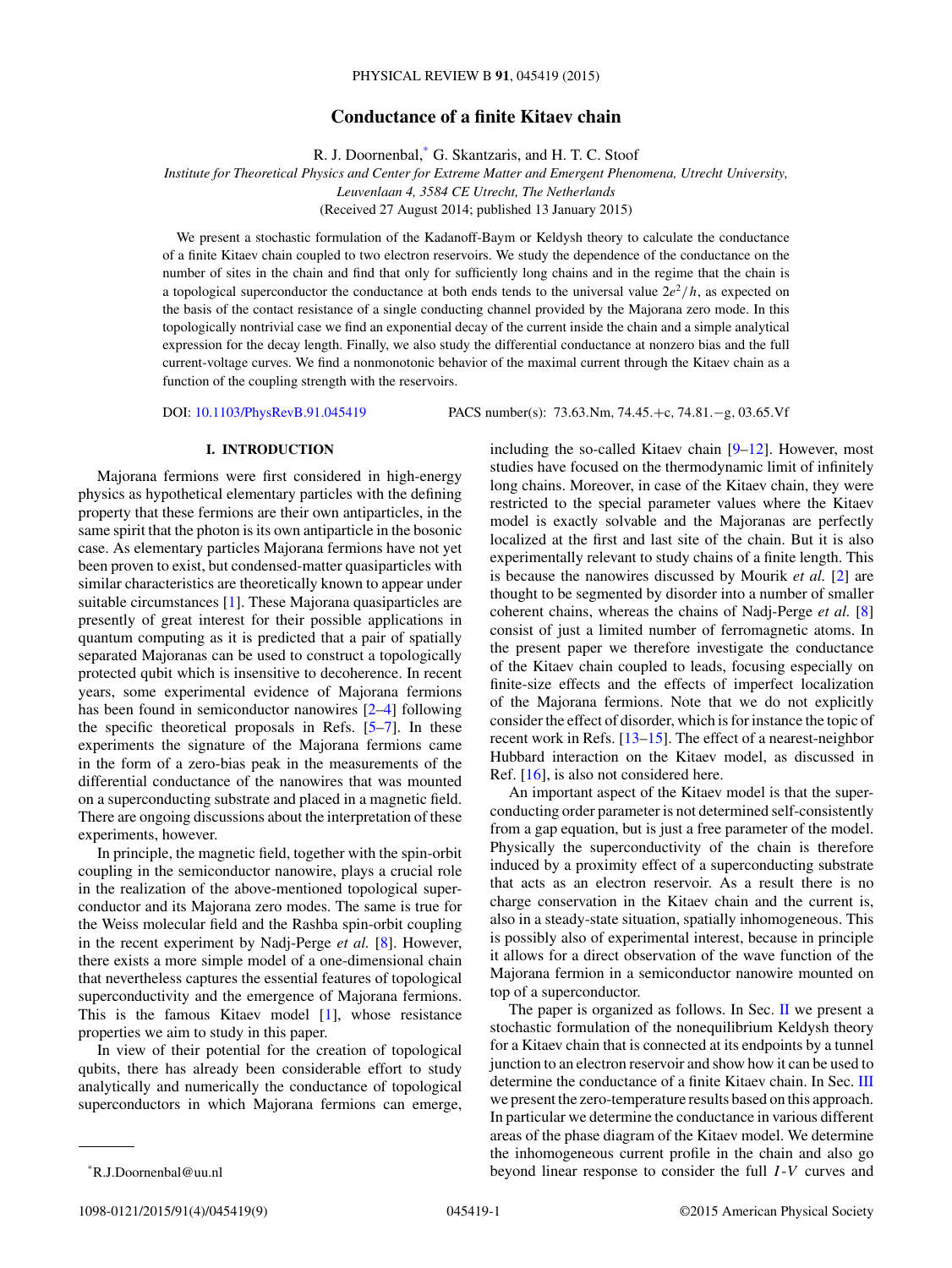<span id="page-1-0"></span>associated differential conductance. We end in Sec. [IV](#page-8-0) with our conclusions and an outlook for further investigations.

## **II. KELDYSH THEORY FOR THE KITAEV CHAIN**

In this section we first briefly describe the Kitaev model and show how it can be coupled to two leads at the left and right endpoints of the chain. We then present the Kadanoff-Baym or Keldysh theory (from now on shortened to "Keldysh theory") for the steady-state solution with a voltage difference over the chain and use this solution to appropriately define the conductance in this case.

# **A. Kitaev model**

We start by considering a tight-binding chain of *N* sites. Electrons can only hop to nearest-neighbor sites and are assumed to be spin polarized. Neighboring electrons can also form Cooper pairs, which is described by a *p*-wavepairing term  $\Delta^* a_{j+1} a_j + \Delta a_j^{\dagger} a_{j+1}^{\dagger}$  for each pair of sites in the Hamiltonian. Here  $\Delta$  is the superconducting order parameter and  $a_j$  is the annihilation operator for an electron on site  $j = 1, \ldots, N$ . The grand-canonical Hamiltonian, first proposed in the context of Majorana fermions by Kitaev [\[1\]](#page-8-0), becomes then

$$
H = -t \sum_{j=1}^{N-1} (a_{j+1}^{\dagger} a_j + a_j^{\dagger} a_{j+1}) - \mu \sum_{j=1}^{N} a_j^{\dagger} a_j + \sum_{j=1}^{N-1} (\Delta^* a_{j+1} a_j + \Delta a_j^{\dagger} a_{j+1}^{\dagger}),
$$
 (1)

where *t* is the hopping amplitude and  $\mu$  is the chemical potential. By rescaling the creation and annihilation operators by a phase factor, we can change the phase of the anomalous terms proportional to  $\Delta$ . We may thus assume without loss of generality that  $\Delta$  is real and nonnegative. Moreover, from now on we measure all energies in units of *t* and use units such that  $\hbar = e = 1$ . To convert a dimensionless expression for conductance to SI units, we thus have to multiply the result by  $e^2/\hbar$ . In particular, a conductance of  $1/\pi$  is equal to  $2e^2/h$ in SI units.

The Kitaev model with  $\Delta > 0$  is known to exhibit a topologically nontrivial superconducting phase for  $|\mu| < 2$ , and a topologically trivial superconducting phase for  $|\mu| > 2$ . In the topological superconductor phase, there are localized Majorana zero modes at each end, with an exponentially decaying wave function. At the special, and exactly solvable, point  $\Delta = 1$  and  $\mu = 0$ , these Majoranas are even confined to the first and last lattice sites, without any wave function overlap [\[17\]](#page-8-0). For future reference we note that the Hamiltonian in Eq. (1) may be written in matrix form as

$$
H = \frac{1}{2}(a_1^{\dagger}, \dots, a_N^{\dagger}, a_1, \dots, a_N) \cdot K \cdot \begin{pmatrix} a_1 \\ \vdots \\ a_N \\ a_1^{\dagger} \\ \vdots \\ a_N^{\dagger} \end{pmatrix}, \qquad (2)
$$

where the  $2N \times 2N$  matrix *K* is given by

$$
K = \begin{pmatrix} K_0 & D \\ -D & -K_0 \end{pmatrix} \tag{3}
$$

in terms of the two  $N \times N$  matrices

$$
K_0 = \begin{pmatrix} -\mu & -t & 0 & \cdots & \cdots & 0 \\ -t & -\mu & -t & 0 & \cdots & 0 \\ 0 & -t & \ddots & \ddots & \ddots & \vdots \\ \vdots & \ddots & \ddots & \ddots & -t & 0 \\ 0 & \cdots & 0 & -t & -\mu & -t \\ 0 & \cdots & \cdots & 0 & -t & -\mu \end{pmatrix}
$$
 (4)

and

$$
D = \begin{pmatrix} 0 & \Delta & 0 & \cdots & \cdots & 0 \\ -\Delta & 0 & \Delta & 0 & \cdots & 0 \\ 0 & -\Delta & \ddots & \ddots & \ddots & \vdots \\ \vdots & \ddots & \ddots & \ddots & \Delta & 0 \\ 0 & \cdots & 0 & -\Delta & 0 & \Delta \\ 0 & \cdots & \cdots & 0 & -\Delta & 0 \end{pmatrix}, \quad (5)
$$

describing the normal tight-binding chain and the *p*-wave pairing, respectively.

# **B. Connection to leads**

We next connect the chain at the left and right ends to reservoirs with an ideal electron gas. The reservoirs are kept at a different chemical potential  $\mu_L$  and  $\mu_R$ , respectively, but are otherwise identical. Without loss of generality, we assume that  $\mu_L \ge \mu \ge \mu_R$ , so that the electron current on average flows from left to right. Letting  $a_{k,L}$  denote the annihilation operator of an electron in the left reservoir with wave vector **k** and energy  $\epsilon_k$ , the reservoirs can be described by adding terms to the Kitaev Hamiltonian of the form

$$
H_L = \sum_{\mathbf{k}} (\epsilon_{\mathbf{k}} - \mu_L) a_{\mathbf{k},L}^\dagger a_{\mathbf{k},L} - \sum_{\mathbf{k}} t_{\mathbf{k}} (a_{\mathbf{k},L}^\dagger a_1 + a_1^\dagger a_{\mathbf{k},L}), \tag{6}
$$

and a similar expression for the right reservoir. Here  $t_k$ characterizes the tunneling strength between the left reservoir and the first site of the chain and the right reservoir and the and the first site of the chain and the right reservoir and the last site of the chain. It will be proportional to  $1/\sqrt{V}$ , where *V* is the volume of the reservoirs. Eliminating the reservoirs, these couplings induce self-energy terms for the electrons in the chain which may be calculated for example by using second-order perturbation theory and are equal to

$$
\Sigma_1(E) = \sum_{\mathbf{k}} \frac{|\langle \mathbf{k} | H_L | 1 \rangle|^2}{E - \epsilon_{\mathbf{k},L} + i0} = \sum_{\mathbf{k}} \frac{t_{\mathbf{k}}^2}{E - \epsilon_{\mathbf{k},L} + i0}, \quad (7)
$$

where we introduced the notation  $\epsilon_{k,L} = \epsilon_k - \mu_L$ . A similar expression holds for  $\Sigma_N(E)$ . Denoting the principle value part by  $P$  we can now write

$$
\Sigma_1(E) = \sum_{\mathbf{k}} t_{\mathbf{k}}^2 \frac{\mathcal{P}}{E - \epsilon_{\mathbf{k},L}} - i\pi \sum_{\mathbf{k}} t_{\mathbf{k}}^2 \delta(E - \epsilon_{\mathbf{k},L})
$$
  

$$
\equiv \epsilon_1(E) - i\Gamma(E)/2.
$$
 (8)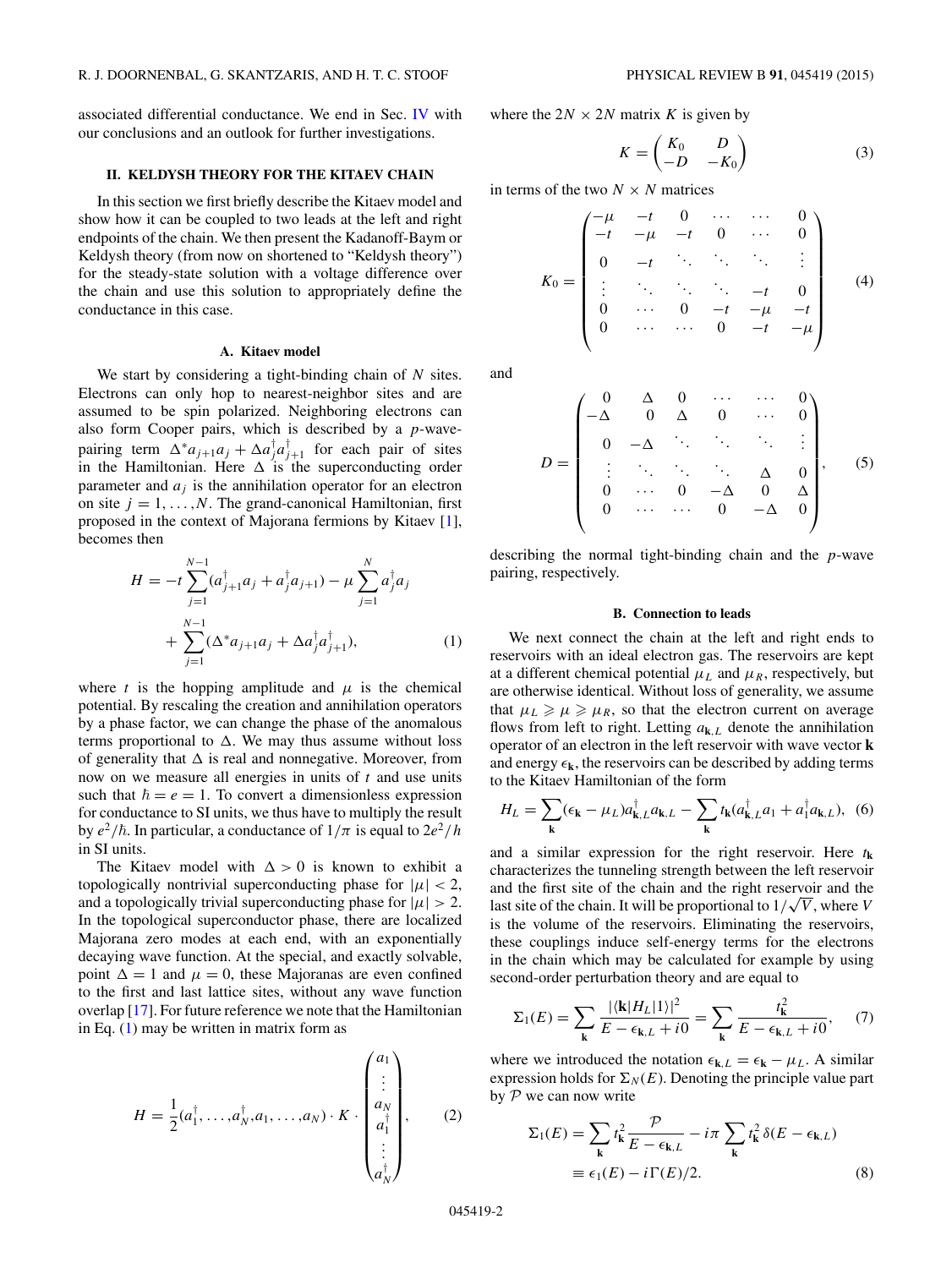<span id="page-2-0"></span>If the density of states of the reservoir and the tunneling parameter  $t_k$  are approximately constant near the energies accessible to the chain, then  $\Sigma_1(E)$  may be taken to be the constant  $\Sigma_1(0)$ . The real part  $\epsilon_1$  of  $\Sigma_1$  induces a shift in the energy at the left endpoint of the chain. We will set it to zero for simplicity unless otherwise noted. All results can in principle be extended to the case where the real part is nonzero, although the final expressions become more complicated. We also always take the self-energies from both reservoirs to be equal, neglecting any differences caused by, for example, the differences in chemical potential. We therefore simply write  $\Sigma_1 = \Sigma_N = \Sigma = \epsilon - i\Gamma/2$ . Note that in this approximation  $\Gamma$  is simply proportional to the density of states of the reservoir at the Fermi level. In analogy with the matrix  $K_{\alpha,\beta}$ , we finally define also the  $2N \times 2N$  self-energy matrix  $\Sigma_{\alpha,\beta}$ by Σ<sub>1,1</sub> = Σ<sub>N,N</sub> = Σ, Σ<sub>N+1,N+1</sub> = Σ<sub>2N,2N</sub> = −Σ<sup>\*</sup>, and all other entries zero.

It can be shown using the Keldysh formalism [\[18\]](#page-8-0) that the influence of the reservoirs may be entirely incorporated into the theory by the above "retarded" self-energy matrix for the Kitaev chain and additional "noise" sources, which are nonzero only on the first and last sites and physically represent the shot noise of hopping of electrons to and from the reservoirs. We do not derive this stochastic formulation of the Keldysh theory but give here only a phenomenological derivation which is analogous to the description of classical Brownian motion. For generality we will only set  $\Sigma_{\alpha,\beta}(E)$  to a constant at the end of the calculation.

In the stochastic formulation the second-quantization operators *aj* are replaced by (anticommuting) complex fields  $\varphi_i$  that are subject to fluctuations described by a Langevin equation and obey  $\langle \varphi_i \rangle = \langle a_i \rangle$  after averaging over the noise. Introducing as in Eq. [\(2\)](#page-1-0) the Nambu-space-like vector  $\Psi$ with 2*N* components  $(\varphi_1, \ldots, \varphi_N, \varphi_1^*, \ldots, \varphi_N^*)$ , the Langevin equation may in this case thus be written as

$$
i\frac{d}{dt}\Psi_{\alpha}(t) - K_{\alpha,\beta}\Psi_{\beta}(t) - \int_{-\infty}^{\infty} dt' \Sigma_{\alpha,\beta}(t - t')\Psi_{\beta}(t') = \eta_{\alpha}(t),
$$
\n(9)

where summation over repeated indices is assumed. Moreover,  $\Sigma_{\alpha,\beta}(t)$  is the Fourier transform of  $\Sigma_{\alpha,\beta}(E)$  introduced above. The vector  $\eta_{\alpha}$  of length 2*N* is again given by  $(\eta_1, \ldots, \eta_N, \eta_1^*, \ldots, \eta_N^*)$  and represents the noise induced by the reservoirs. Clearly the only nonzero components of  $\eta_i$  are for  $j = 1, N$ .

Fourier transforming the Langevin equation in Eq. (9) yields

$$
\eta_{\alpha}(E) = [E\delta_{\alpha,\beta} - K_{\alpha,\beta} - \Sigma_{\alpha,\beta}(E)]\Psi_{\beta}(E)
$$
  
\n
$$
\equiv G_{\alpha,\beta}^{-1}(E)\Psi_{\beta}(E), \tag{10}
$$

where we defined the (frequency space) inverse retarded Green's function matrix *G*<sup>−</sup>1(*E*). This yields

$$
\langle \Psi_{\alpha}^*(E)\Psi_{\beta}(E')\rangle = G_{\alpha,\alpha'}^*(E)G_{\beta,\beta'}(E')\langle \eta_{\alpha'}^*(E)\eta_{\beta'}(E')\rangle. \tag{11}
$$

Since the noise amplitudes are uncorrelated at different sites and also at different energies for steady-state applications, we have that

$$
\langle \eta_j^*(E)\eta_{j'}(E')\rangle = A_j(E)\delta_{j,j'}\delta(E - E'),
$$
  

$$
\langle \eta_j(E)\eta_{j'}^*(E')\rangle = B_j(E)\delta_{j,j'}\delta(E - E'),
$$
 (12)

where the functions  $A_i(E)$  and  $B_i(E)$  are only nonzero for  $j = 1, N$  and determine the strength of the noise at these sites. These functions are in the microscopic Keldysh theory determined from the so-called "lesser" and "greater" self-energies, respectively, but can also be easily obtained phenomenologically from the fluctuation-dissipation theorem in the following manner.

Because the reservoirs are independent of each other, the noise correlation can only be nonzero for the first and last sites of the chain. Hence it suffices to find the noise correlation function induced by a single reservoir at chemical potential  $\mu$  coupled to a single site. For the single site, dropping the redundant indices and using for a moment canonical energies, we readily find  $G(E) = 1/[E - \Sigma(E)]$ , hence

$$
\langle \varphi^*(E)\varphi(E)\rangle = \frac{1}{|E - \Sigma(E)|^2} \langle \eta^*(E)\eta(E)\rangle. \tag{13}
$$

The fluctuation-dissipation theorem [\[19\]](#page-8-0) states that in equilibrium

$$
\langle a^{\dagger}(E)a(E)\rangle = -2\operatorname{N}_{\mathcal{F}}(E-\mu)\operatorname{Im} G(E) \tag{14}
$$

and

$$
\langle a(E)a^{\dagger}(E)\rangle = -2\left[1 - \mathcal{N}_{\mathcal{F}}(E - \mu)\right] \operatorname{Im} G(E). \tag{15}
$$

Here  $N_F(x) = [1 + \exp(\beta x)]^{-1}$  is the Fermi-Dirac distribution. Demanding that  $\langle \varphi^*(E) \varphi(E) \rangle = \langle a^{\dagger}(E) a(E) \rangle$  and  $\langle \varphi(E) \varphi^*(E) \rangle = \langle a(E) a^{\dagger}(E) \rangle$ , we can combine these equations to obtain the desired result

$$
A(E) = -2 \operatorname{Im} \Sigma(E) N_{\mathrm{F}}(E - \mu) \tag{16}
$$

and

$$
B(E) = -2 \operatorname{Im} \Sigma(E) [1 - N_{F}(E - \mu)]. \tag{17}
$$

Returning to the Kitaev chain, we thus conclude that

$$
\langle \eta_{\alpha}^{*}(E)\eta_{\beta}(E')\rangle = \Gamma \delta_{\alpha,\beta}\delta(E - E')
$$
  
\n
$$
\times \begin{cases}\nN_{F}(E + \mu - \mu_{L}) & \text{if } \alpha = 1 \\
N_{F}(E + \mu - \mu_{R}) & \text{if } \alpha = N \\
1 - N_{F}(E + \mu - \mu_{L}) & \text{if } \alpha = N + 1 \\
1 - N_{F}(E + \mu - \mu_{R}) & \text{if } \alpha = 2N \\
0 & \text{else}\n\end{cases}
$$
\n(18)

 $\mathbf{r}$ 

where we incorporated the use of a grand-canonical Hamiltonian with the chemical potential  $\mu$  by replacing in Eqs. (16) and (17) *E* by  $E + \mu$ .

### **C. Current and conductance**

In this section we show how we can define and calculate the conductance of the Kitaev chain using Eqs.  $(11)$  and  $(18)$ , which allow us to calculate all the expectation values of the form  $\langle a_j^\dagger a_{j'} \rangle$ . In the normal state of the chain, i.e.,  $\Delta = 0$ , the current through the system is spatially constant in a steady-state situation and the conductance can be obtained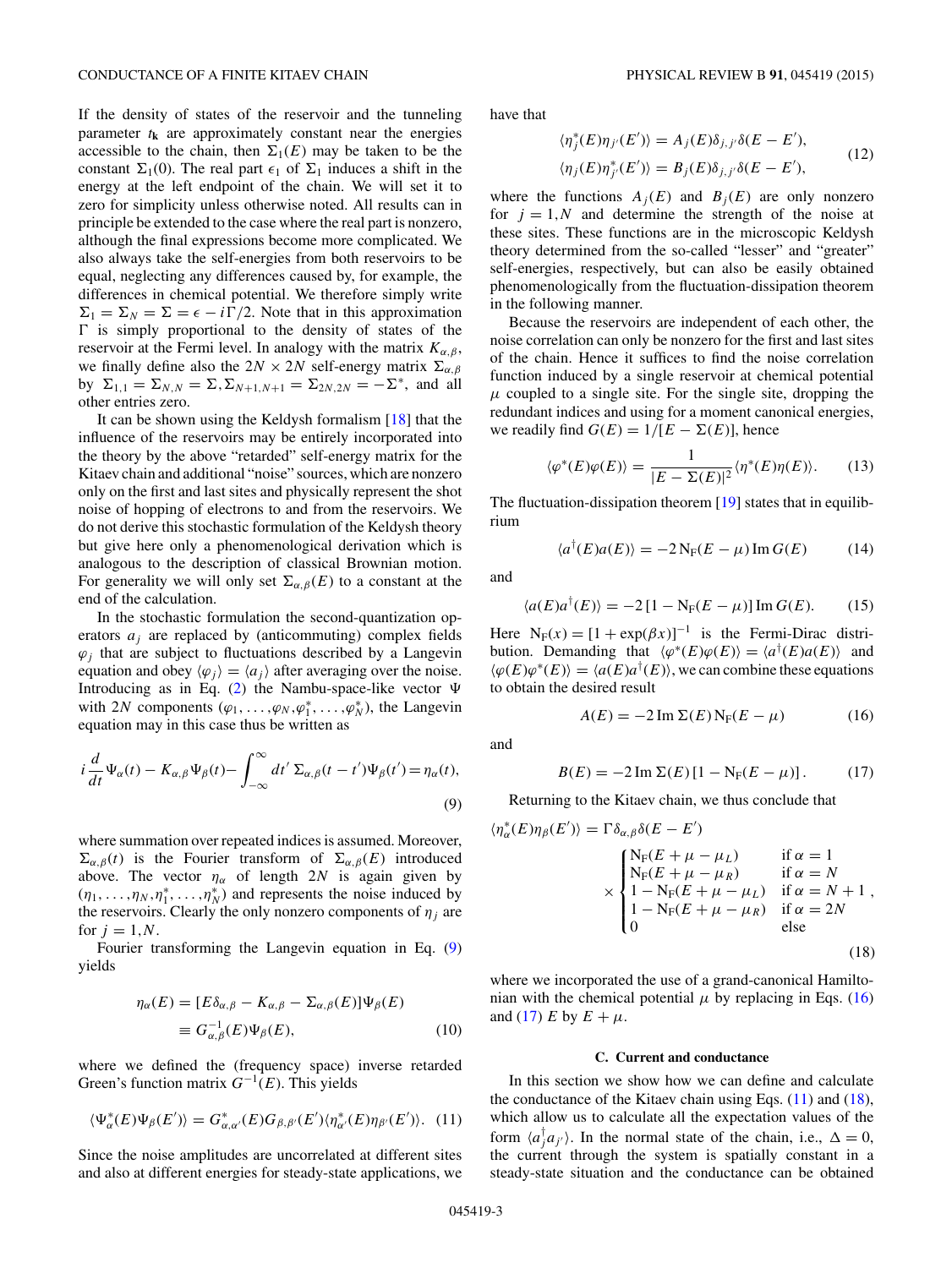by calculating the current anywhere inside the chain and differentiating with respect to the voltage difference over the chain. In the superconducting state the current is however spatially inhomogeneous and we have to make sure that we are properly calculating the current coming out or going into the reservoirs to determine the conductance. Interestingly, in this case we actually only require the presence of a single reservoir at one of the ends of the chain to obtain a steady-state situation. Physically this comes about because the superconducting substrate that induces the superconductivity in the chain by the proximity effect provides the other reservoir of electrons.

#### *1. Current operator and charge conservation*

To determine the local current we consider the electronnumber operator  $n_j = a_j^{\dagger} a_j$  at site *j*, which we assume for now to have neighbors to both its left and right. We then have

$$
\frac{dn_j}{dt} = i[H, n_j]
$$
  
=  $-i\Delta(a_{j+1}a_j - a_j^{\dagger}a_{j+1}^{\dagger}) - i\Delta(a_ja_{j-1} - a_{j-1}^{\dagger}a_j^{\dagger})$   
+  $i(a_{j+1}^{\dagger}a_j - a_j^{\dagger}a_{j+1}) - i(a_j^{\dagger}a_{j-1} - a_{j-1}^{\dagger}a_j).$  (19)

In this expression we recognize four terms in the right-hand side. The first two terms represent the loss of electrons due to the formation of Cooper pairs with the site to the right and with the site to the left, respectively. The third term represents the loss of electrons due to electrons hopping to the site to the right and similarly the fourth term represents the gain of electrons due to electrons hopping from the site to the left. If the neighbor to the left and/or right is absent, the corresponding terms are of course also absent. Identifying the latter two terms with the well-known tight-binding particle current between sites [\[20\]](#page-8-0), the average particle current flowing from site *j* to site *j* + 1 becomes  $J_{j,j+1} = -i(\langle \varphi_{j+1}^* \varphi_j \rangle - \langle \varphi_j^* \varphi_{j+1} \rangle)$ . The terms proportional to  $\Delta$  are identified with the flow of electrons from site *j* to and from the superconductor and are ultimately responsible for the inhomogeneous current profile in a superconducting Kitaev chain.

In particular, this also allows us to calculate the current flowing into the chain from a reservoir. By charge conservation, the current flowing into the first site must equal the current  $J_{1,2}$ , plus the net flow of electrons from site 1 to the superconductor. We have explicitly checked that this relation is indeed satisfied by adding a nonsuperconducting site  $j = 0$  between the reservoirs and the chain, i.e., a site that is only coupled to the chain by hopping and not via the anomalous terms proportional to  $\Delta$ . The current  $J_{0,1}$  was explicitly calculated and was indeed found to be identically equal to the current  $J_{1,2}$  plus the Cooper pair current from sites 1 and 2.

#### *2. Conductance*

In case  $\Delta > 0$ , uniquely defining the conductance of the chain becomes somewhat subtle because the current flowing between each pair of sites is not a constant. The currents may also depend nontrivially on how the total drop in chemical potential is distributed over the reservoirs. Therefore, we first define the left and right differential conductances matrices

 $G_{j,j',L}$  and  $G_{j,j',R}$  by

$$
G_{j,j',L} = \frac{\partial J_{j,j'}}{\partial \mu_L},\tag{20}
$$

$$
G_{j,j',R} = -\frac{\partial J_{j,j'}}{\partial \mu_R}.
$$
 (21)

Here  $J_{j,j'} \equiv -i(\langle \varphi_j^* \varphi_j \rangle - \langle \varphi_j^* \varphi_{j'} \rangle)$ . It should not lead to confusion that the Green's functions and conductances are both denoted by *G*, because the conductances are always accompanied by the subscript *L* or *R* in the following.

We are also interested in the current flowing from the reservoirs into the chain. Let *J* be the average current flowing from the left reservoir into site 1. We now define

$$
G_L = \frac{\partial J}{\partial \mu_L},\tag{22}
$$

$$
G_R = -\frac{\partial J}{\partial \mu_R}.\tag{23}
$$

We could similarly define conductances related to the current flowing out of the chain from site *N*, but we restricted ourselves to the incoming current. The symmetry of the problem then allows us to also draw conclusions about the right reservoir.

It follows from the definition of  $\Psi_{\alpha}$  that  $\varphi_j^* \varphi_{j'}^* - \varphi_{j'} \varphi_j =$  $\Psi_j^* \Psi_{j'+N} - \Psi_{j'+N}^* \Psi_j$ . To obtain the current at any link we therefore only need to calculate equal-time expectation values of the form  $i(\langle \Psi_{\alpha}^* \Psi_{\beta} \rangle - \langle \Psi_{\beta}^* \Psi_{\alpha} \rangle)$ . Using Eq. [\(11\)](#page-2-0) for  $\langle \Psi_{\alpha}^* \Psi_{\beta} \rangle$ yields

$$
i(\langle \Psi_{\alpha}^{*} \Psi_{\beta} \rangle - \langle \Psi_{\beta}^{*} \Psi_{\alpha} \rangle)
$$
  
=  $-\frac{\Gamma}{\pi} \int_{-\infty}^{\infty} dE \{ \text{Im}(G_{\alpha,N+1}^{*} G_{\beta,N+1} + G_{\alpha,2N}^{*} G_{\beta,2N})$   
+  $\text{Im}(G_{\alpha,1}^{*} G_{\beta,1} - G_{\alpha,N+1}^{*} G_{\beta,N+1}) N_{F}[E + \mu - \mu_{L}]$   
+  $\text{Im}(G_{\alpha,N}^{*} G_{\beta,N} - G_{\alpha,2N}^{*} G_{\beta,2N}) N_{F}[E + \mu - \mu_{R}]\}.$  (24)

Here it must be remembered that the Green's function matrix *G*(*E*) also depends on *E*. Moreover, note that the first term in the right-hand side of this expression is independent of  $\mu_L, \mu_R$ . This term represents the current flowing through the system when it is in equilibrium with the reservoirs. Symmetry dictates that it must vanish identically. While we were unable to prove this rigorously for general parameter values, we numerically found that it was indeed always the case.

In the zero-temperature limit, the Fermi-Dirac distribution function tends to a step function, and we obtain

$$
G_{j,j',L} = \frac{\Gamma}{\pi} \operatorname{Im}[(G_{j,1}^* G_{j',1} - G_{j,N+1}^* G_{j',N+1})|_{E=\mu_L-\mu}],
$$
  
\n
$$
G_{j,j',R} = -\frac{\Gamma}{\pi} \operatorname{Im}[(G_{j,N}^* G_{j',N} - G_{j,2N}^* G_{j',2N})|_{E=\mu_R-\mu}].
$$
\n(25)

Similar expressions hold for  $G_L$  and  $G_R$ , but including some correction terms proportional to  $\Delta$  as argued in Sec. II C 1. In the sequel we always consider the zero-bias limit  $\mu_L = \mu$  $\mu_R$  of these expressions unless otherwise indicated.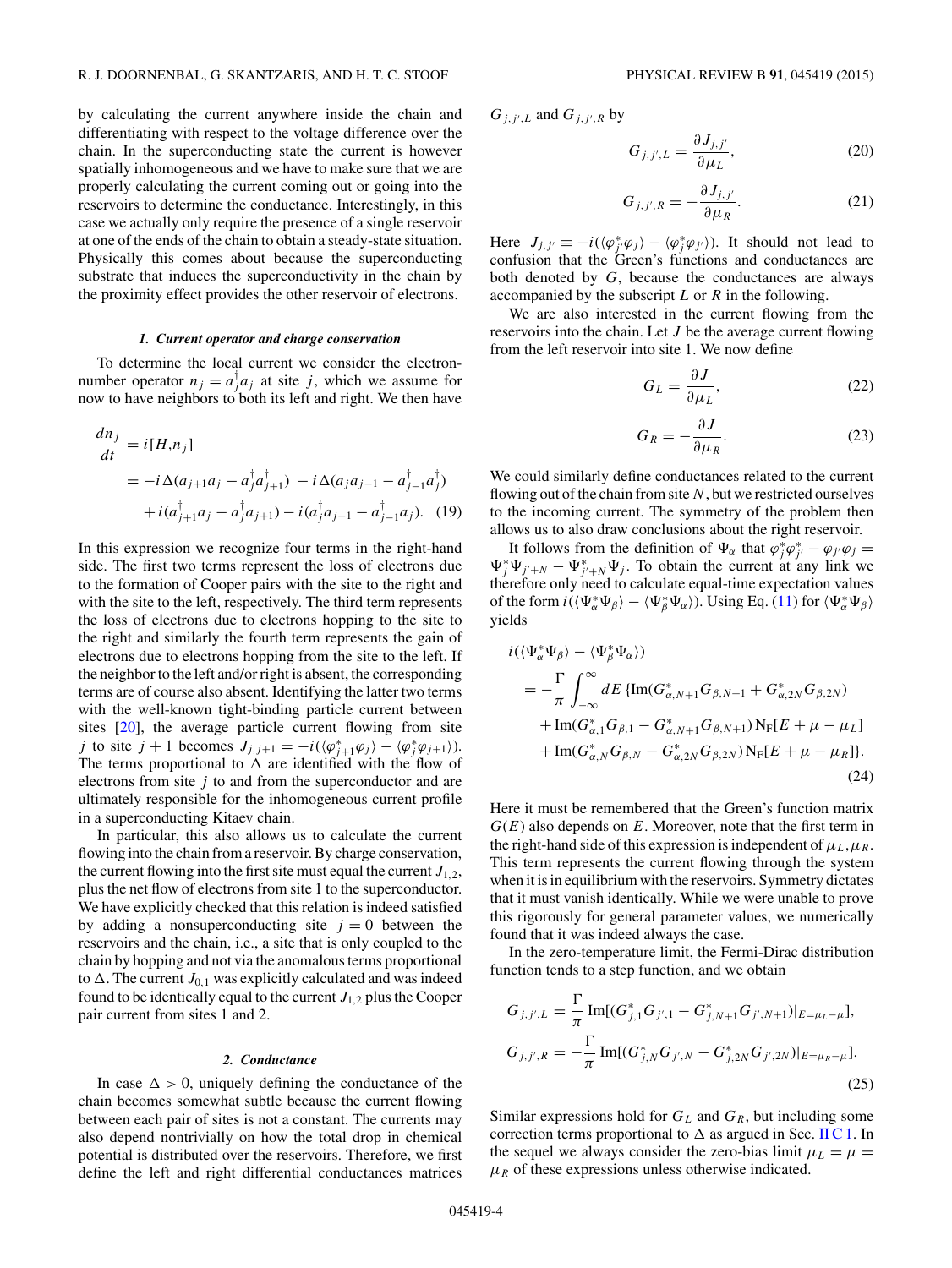### **III. RESULTS**

<span id="page-4-0"></span>After this introduction to the finite Kitaev chain and how to determine its conductance, we present in this section our results for various regions in the phase diagram. We start the discussion by considering the most studied and exactly solvable case  $\Delta = 1$ , implying  $\Delta = t$  in dimensionful units. After that we also consider different values of the superfluid order parameter  $\Delta$ , including also the normal state with  $\Delta = 0$ . In particular the particle-hole symmetric case with  $\mu = 0$ allows for analytical analysis and is considered separately. All our calculations are performed at zero temperature, although the general Keldysh theory presented above also applies to nonzero temperatures.

# A. The case  $\Delta = 1$

In this subsection we set  $\Delta = 1$  but consider general  $\mu$ ,  $\Gamma$ , and  $N > 3$ . Based on calculations with a computer-algebra system, we obtain for the global conductivities of the chain

$$
G_R = 0,
$$
  
\n
$$
G_L = \frac{2^{2N} \Gamma^2}{\pi \left[\Gamma^4 \mu^{2N-4} + 16\mu^{2N} + \Gamma^2 (2^{2N} + 8\mu^{2N-2})\right]},
$$
\n(26)

which leads to the following behavior of  $G_L$  for various values of *N*.

In the thermodynamic limit  $N \to \infty$  we can distinguish two regimes. If  $|\mu| > 2$ , the terms involving  $\mu$  diverge and the conductance vanishes. There are no Majorana zero modes in this case and the superconductor is gapped so electrons cannot tunnel into the chain. If  $|\mu| < 2$ , we obtain the universal value  $G_L = 1/\pi$ , independent of  $\Gamma$  and  $\mu$  in their respective ranges. Restoring the dimensions then yields  $G_L = 2e^2/h$ , in accordance with the contact resistance of a single conducting channel [\[9,10\]](#page-8-0). The fact that  $G_R$  always vanishes exactly is due to the fact that, even if the chain is a topological superconductor, the Majorana zero modes are exactly localized at the first and last site of the chain. As a result, a change of the voltage of the right reservoir does not affect the current flowing out of the left reservoir into the chain.

For finite *N*, the above "box function" of the conductance as a function of the chemical potential  $\mu$  is smoothed out and the conductance depends in a more complicated manner on



FIG. 1. Conductance of the Kitaev chain at  $\Delta = 1$  and  $\Gamma = 2$ , for  $N = 4$  (thick solid line), 8 (thin solid line), 16 (dashed line), and 128 (dotted line).

*μ* and Γ. For  $μ = 0$  we still obtain the universal result  $G<sub>L</sub>$  =  $2e^2/h$  $2e^2/h$ . In Figs. 1 and 2 we have plotted the conductances as a function of  $\mu$  for  $\Gamma = 2$  and for  $\Gamma = 0.2$ , respectively, for various values of *N*. We observe that the value of the coupling to the baths becomes immaterial in the thermodynamic limit but is very important for small system sizes.

We also calculated the local conductances and found that

$$
G_{j,j+1,L} = \begin{cases} \frac{1}{2}G_L & \text{if } j = 1, \\ 0 & \text{else,} \end{cases}
$$
 (27)

and similarly

$$
G_{j,j+1,R} = \begin{cases} \frac{1}{2}G_L & \text{if } j = N - 1, \\ 0 & \text{else.} \end{cases}
$$
 (28)

These results suggest that the Majorana fermions at the endpoints of the chain effectively shield (or short circuit) the chain from the reservoirs, since in linear response no current flows in intermediate links. The fact that  $G_{1,2,L} = G_L/2$ implies that from the incoming current from the left reservoir exactly half is removed by the formation of Cooper pairs on the first link. The remaining current is then completely transferred into Cooper pairs on the second link so that no current is left over to run through the rest of the chain.

Finally, we give the formulas we obtained for the general case when also the real part  $\epsilon$  of the self-energy is nonzero, namely

$$
G_{L} = \frac{1}{\pi} \frac{2^{2N-4} \Gamma^{2} [2\epsilon | \Sigma|^{2} \mu^{2n-3} + 2\epsilon \mu^{2n-1} + |\Sigma|^{4} \mu^{2n-4} + 2 |\Sigma|^{2} \mu^{2n-2} + \mu^{2n} + 2^{2n-2} |\Sigma|^{2}]}{[(2^{N-2} + \mu^{2N-4}) |\Sigma|^{2} + 2(\Gamma^{2}/4 - \epsilon^{2}) \mu^{2N-2} + \mu^{2N}]^{2} - 2^{2N} \epsilon^{2} [|\Sigma|^{2} \mu^{N-2} - \mu^{N}]^{2}},
$$
  
\n
$$
G_{R} = \frac{1}{\pi} \frac{2^{2N-3} \mu^{2N-3} \Gamma^{2} \epsilon [(\Gamma^{2}/4 + (\epsilon + \mu)^{2}]}{[(2^{N-2} + \mu^{2N-4}) |\Sigma|^{2} + 2(\Gamma^{2}/4 - \epsilon^{2}) \mu^{2N-2} + \mu^{2N}]^{2} - 2^{2N} \epsilon^{2} [|\Sigma|^{2} \mu^{N-2} - \mu^{N}]^{2}}.
$$
\n(29)

In the limit  $\mu = 0$ , or alternatively in the limit  $N \to \infty$ with  $|\mu| < 2$ , the expression for  $G_L$  reduces to

which agrees with the result found in Ref. [\[10\]](#page-8-0) for the tunneling conductance into an isolated Majorana state.

#### **B.** The case  $\mu = 0$

$$
G_L = \frac{1}{\pi} \frac{\Gamma^2}{\Gamma^2 + 4\epsilon^2},\tag{30}
$$

We have also obtained closed-form expressions for the conductance in the particle-hole symmetric case  $\mu = 0$  but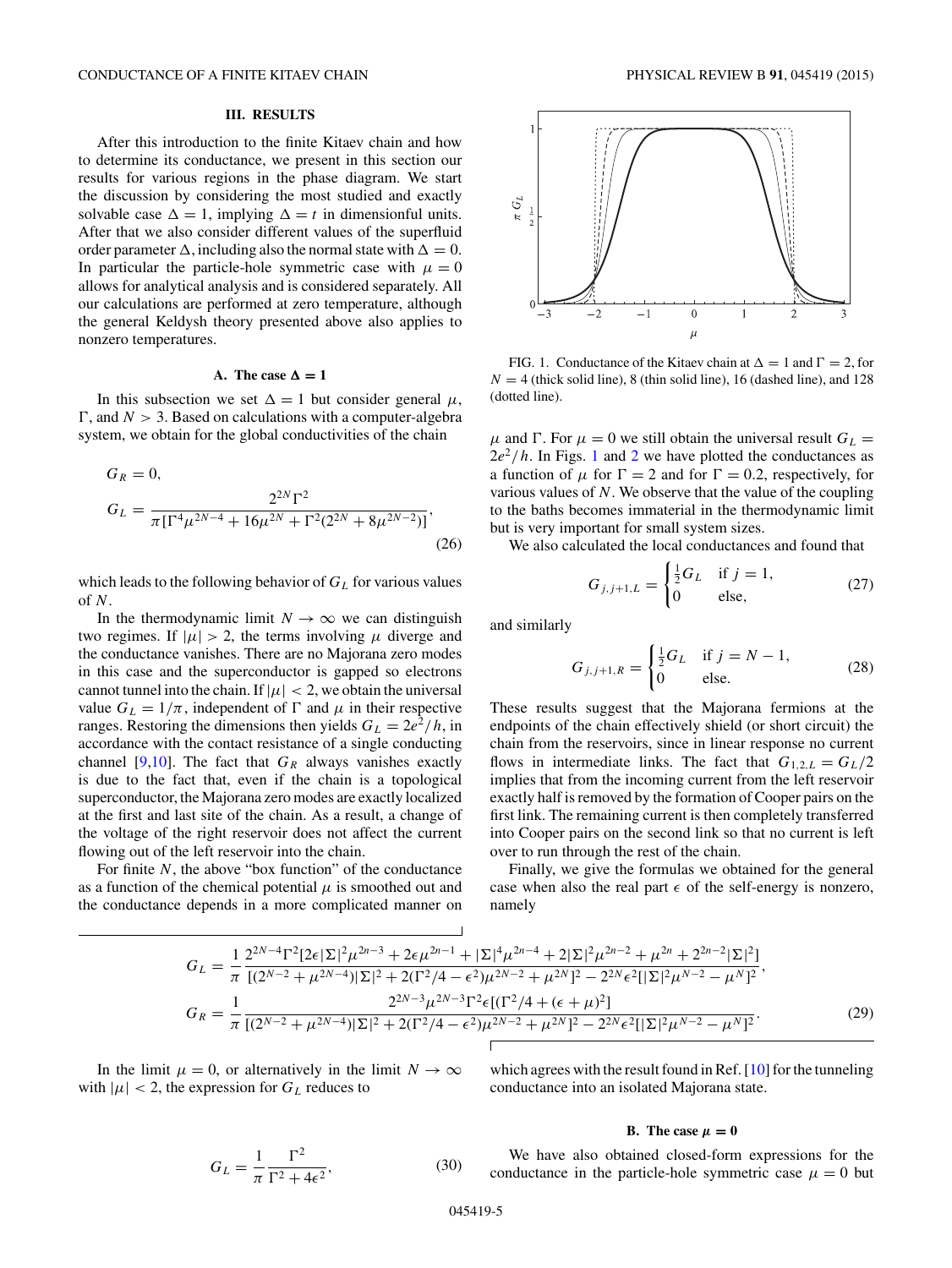<span id="page-5-0"></span>

FIG. 2. Conductance of the Kitaev chain at  $\Delta = 1$  and  $\Gamma = 0.2$ , for  $N = 4$  (thick solid line), 8 (thin solid line), 16 (dashed line), and 128 (dotted line).

for general values of  $\Delta$ . They can be elegantly expressed in terms of the polynomials

$$
P_n = \frac{1}{2}[(1 + \Delta)^n + (1 - \Delta)^n].
$$
 (31)

Furthermore, the results depend on whether *N* is odd or even. For odd *N* we have

$$
G_L = \frac{1}{2\pi} \frac{P_{2N-2}}{P_{N-1}^2},
$$
  
\n
$$
G_R = \frac{1}{2\pi} \frac{(1 - \Delta^2)^{N-1}}{P_{N-1}^2}
$$
\n(32)

and for even *N*

$$
G_L = \frac{1}{\pi} \frac{8\Gamma^2 P_{2N-2}}{16(1 - \Delta^2)^N + \Gamma^4 (1 - \Delta^2)^{N-2} + 8\Gamma^2 P_{2N-2}},
$$
  
\n
$$
G_R = \frac{1}{\pi} \frac{8\Gamma^2 (1 - \Delta^2)^{N-1}}{16(1 - \Delta^2)^N + \Gamma^4 (1 - \Delta^2)^{N-2} + 8\Gamma^2 P_{2N-2}}.
$$
\n(33)

We notice that for odd  $N$  the conductance  $G_L$  is independent of . We find that this also holds for even *N* if *N* is large enough. Indeed, in the limit  $N \to \infty$  the conductance  $G_L$  tends to the universal value of  $1/\pi$ , which again corresponds to  $2e^2/h$  in SI units, independent of  $\Delta$  and  $\Gamma$  as long as they are both nonzero.

The behavior of the "left" and "right" conductances for even *N* as a function of  $\Delta$  is plotted in Figs. 3 and 4, respectively, for various values of *N*. From these figures we can make a number of observations. First, we see that for small system sizes the conductance  $G_L$  exhibits a plateau around  $\Delta = 1$ , which broadens with increasing *N*. Second, the conductance  $G_L$  crosses over from this plateau to zero for large values  $\Delta$ at a crossover scale that grows approximately linearly with *N*. Third, both conductances  $G_L$  and  $G_R$  tends to a finite value as  $\Delta \rightarrow 0$  and the chain becomes normal. By taking the appropriate limit in Eq. (33), we find that the limiting value of the conductance becomes

$$
G_L = \frac{1}{\pi} \frac{\Gamma^2}{(\Gamma^2/4 + 1)^2} \leq \frac{1}{\pi},\tag{34}
$$



FIG. 3. Left conductance  $G_L$  of the Kitaev chain at  $\mu = 0$  and  $\Gamma = 0.2$ , for  $N = 4$  (thick solid line), 8 (thin solid line), 16 (dashed line), and 128 (dotted line).

which depends on  $\Gamma$  but not on *N*. Below, in Sec. [III C,](#page-6-0) we show that this can be explained by the fact that for even *N*, zero is not an eigenvalue of the Hamiltonian for  $\Delta = 0$  and  $\mu = 0$ . Fourth, the conductance  $G_R$  exhibits a rather complex behavior for small system sizes but becomes simple for large enough values of *N*. Moreover,  $G_R$  becomes negative for  $\Delta > 1$ . This turns out to be related to a general feature of the Kitaev chain that some currents "run in reverse" in this regime, as discussed in more detail in Sec. [III D](#page-7-0) below.

Finally, we briefly also look at the case of odd *N*, for which the left conductance is plotted in Fig. [5.](#page-6-0) We find that the behavior of *GL* is qualitatively similar to the case of even *N*. Namely, the conductance exhibits a plateau near  $\Delta = 1$  which broadens as *N* increases. However, an essential difference is that  $G_L$  now tends to another universal constant  $1/2\pi$ , and not to zero, for both small and large values of  $\Delta$ . The graph of *GR* is obtained by reflecting that of  $G_L$  in the line  $G = 1/2\pi$ , since  $G_L + G_R = 1/\pi$  as can be easily proven from Eq. (32). In general, we see that as long as  $\Delta > 0$ , the conductances tend to the  $\Delta = 1$  values as N tends to infinity. This is consistent with the physical picture of the Majorana fermions becoming localized at the edges of the chain so that if their separation is large enough, the overlap of the wave functions becomes negligible even if the localization is not perfect.



FIG. 4. Right conductance  $G_R$  of the Kitaev chain at  $\mu = 0$  and  $\Gamma = 0.2$ , for  $N = 4$  (thick solid line), 8 (thin solid line), 16 (dashed line), and 128 (dotted line).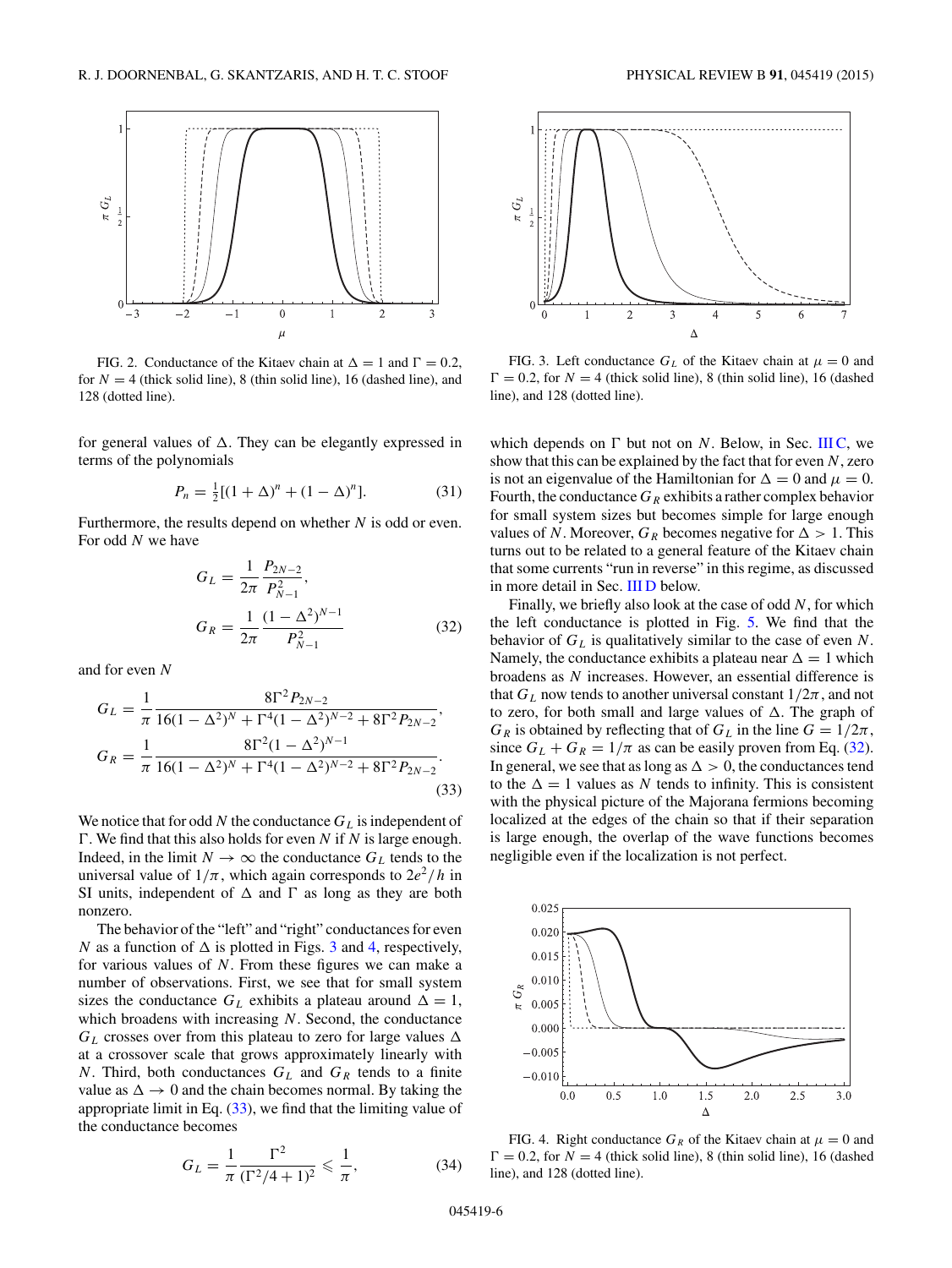<span id="page-6-0"></span>

FIG. 5. Left conductance of the Kitaev chain at  $\mu = 0$  and arbitrary  $\Gamma$ , for  $N = 3$  (thick solid line), 5 (thin solid line), 9 (dashed line), and 125 (dotted line).

# **C. Fabry-Perot resonances ´**

To understand the differences between an even or an odd number of sites better it is enlightening to plot the conductance as a function of  $\mu$ , for a fixed value of  $\Gamma$ . In this section we choose  $\Gamma = 0.4$ . For very small values of  $\Delta$ , we find (Fabry-Pérot) resonant peaks in the conductivity at specific values of  $\mu$ , which turn out to correspond to the eigenvalues of the canonical Hamiltonian with  $\Delta = 0$ . These can be explained physically by the fact that an electron can only tunnel into the chain if there is an energy level available to accommodate it. Moreover, a zero eigenvalue of the canonical Hamiltonian with  $\Delta = 0$  exists only for an odd number of sites and not for an even number of sites. In the latter case tunneling into the chain is only possible because of broadening of the density of states in the chain and the conductance therefore becomes nonuniversal and strongly dependent on  $\Gamma$ . In Figs. 6 and 7 we compare typical plots of the conductance at  $\Delta = 0$  and  $\Delta = 0.2$ . We find that the highly oscillatory behavior is almost completely absent when  $\Delta$  is set to a nonzero value. This can be explained by the fact that we are now not probing bulk states, but instead (Majorana) edge states. In addition, the peak conductance is doubled from  $1/2\pi$  to  $1/\pi$ . The latter is due to the fact that in the normal state the conductance on



FIG. 6. Conductance of the Kitaev chain as a function of *μ* for  $\Gamma = 0.4$ ,  $\Delta = 0$ , and  $N = 19$ . The eigenvalues of the canonical Hamiltonian with  $\Delta = 0$  are shown as dotted lines.



FIG. 7. Conductance of the Kitaev chain at  $\Gamma = 0.4$  and  $\Delta = 0.2$ , for  $N = 19$ .

resonance is due to two equal contact resistances in series, whereas in the superconducting case effectively only a single contact resistance is present as we have seen before.

It turns out that for a given value of  $\Gamma$ , and if *N* is made large enough, the conductance approaches the perfect "box" shape as a function of  $\mu$  for arbitrarily small  $\Delta > 0$ . This is consistent with the picture obtained from Sec. [III B.](#page-4-0) From our numerical investigations it appears that the value of  $\Delta$  required to obtain an approximate box shape is inversely proportional to *N*. We can also derive this analytically as follows. We first note that Eq.  $(33)$  can be rewritten as

$$
G_L = \frac{1}{\pi} \left[ 1 + \frac{16(1 - \Delta^2)^N + \Gamma^4 (1 - \Delta^2)^{N-2}}{8\Gamma^2 P_{2N-2}} \right]^{-1}.
$$

For simplicity, take  $\Gamma$  small enough such that the  $\Gamma^4$  term can be neglected. The condition that  $G_L$  approaches  $1/\pi$  is then equivalent to the outer fraction being close to 1. If *N* is larger than about 10, this will already hold for small  $\Delta$ . Expanding to first order in  $\Delta$  gives then the condition  $\Delta \gg 2|\log \Gamma|/N$ , confirming the 1*/N* dependence.



FIG. 8. Local conductance of the Kitaev chain for  $\Gamma = 2$ ,  $N =$ 15, and  $\Delta = 1/4$  (triangles),  $\Delta = 1/2$  (squares), and  $\Delta = 3/4$ (disks). A slight deviation from the perfect exponential decay is found only very close to the reservoir on the right of the chain.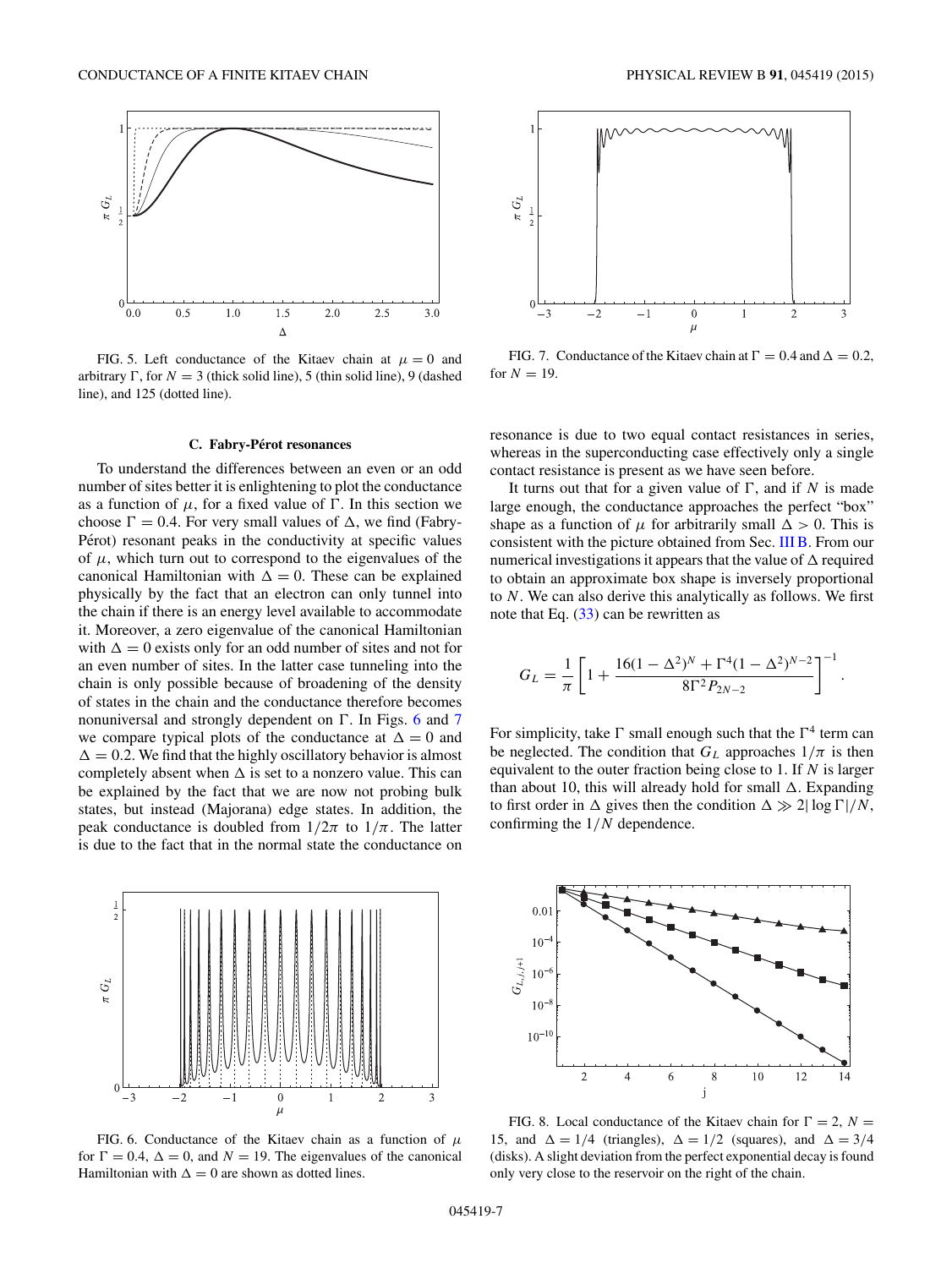<span id="page-7-0"></span>

FIG. 9. Local conductance of the Kitaev chain for  $\Gamma = 2$ ,  $N =$ 30, and  $\Delta = 10$ . The large value of  $\Delta$  increases the decay length, allowing us to see the exponential decay on a linear plot.

## **D. Local current**

We have seen in Sec. [III A](#page-4-0) how the electron transport in the exactly solvable Kitaev chain with  $\Delta = 1$  is confined to the boundaries. We now generalize this discussion to other values of  $\Delta$ . In this section we consider again only the linear-response regime where current is directly proportional to conductance and the terms "local current" and "local conductance" can be used interchangeably. Plotting the local conductance  $G_{i,j+1,L}$ as a function of the site index  $j$ , we find that it decays exponentially to an excellent degree of approximation, with a decay length depending on  $\Delta$  (Figs. [8](#page-6-0) and 9). For  $\Delta > 1$ , the local conductance becomes an alternating function of *j* but also with an exponentially decaying envelope. In general we can therefore write  $G_{j,j+1,L}/G_{j-1,j,L} \equiv r$ , where the constant *r* is negative for  $\Delta > 1$ . The ratio *r* is plotted in Fig. 10. It turns out that  $r$  is essentially independent of  $\Gamma$ , and is given to an excellent degree of approximation by

$$
r(\Delta) = \frac{1 - \Delta}{1 + \Delta}.\tag{35}
$$

We believe that this expression is exact in the thermodynamic limit  $N \to \infty$ . Already for  $N = 10$  the relative error is less than 10<sup>−</sup><sup>6</sup> for typical values of *-* in the range (1*/*2*,*2). In order to determine *r* accurately, we measured the local conductance only in the first half of the chain as this reduces distortion due to the other end. As expected, *r* vanishes exactly at  $\Delta = 1$ .



FIG. 10. The ratio  $r$  of the local currents as a function of  $\Delta$ . The values in this graph turn out to be essentially universal.



FIG. 11. Differential conductance of the Kitaev chain as a function of applied voltage for various values of  $\Gamma$ , with  $\mu = 0$ ,  $\Delta = 1$ , and *N* arbitrary.

This signifies the fact that all local currents vanish except at the endpoints, as noted already in Sec. [III A.](#page-4-0)

### **E. Current-voltage curves**

In this section we take  $\mu_R = \mu$ , but go beyond linear response theory by allowing  $V \equiv \mu_L - \mu$  and  $\epsilon$  to be nonzero. For general values of  $\mu$  and  $\Delta$ , the expressions for the conductance become rather complicated and we therefore do not reproduce them here. However, for the particle-hole symmetric case  $\mu = 0$  and  $\Delta = 1$  we find, denoting by *I* the current flowing out of the left reservoir, that the differential conductance obeys

$$
\frac{dI}{dV} = \frac{4\Gamma^2}{\pi \left[\Gamma^2/4 + (V - \epsilon)^2\right] \left\{V^2\Gamma^2/4 + [4 - V(V - \epsilon)]^2\right\}}\tag{36}
$$

for arbitrary values of *N*. Note that we use the notation *dI/dV* instead of  $G_L$  to emphasize that we consider here the current beyond linear response. In the remainder we will set  $\epsilon = 0$ again. The resulting function is shown in Fig. 11 and can be integrated analytically to obtain the current at any voltage *V* . We do not reproduce the complicated result here, but instead show the *I* -*V* curves for various values of  $\Gamma$  in Fig. 12.



FIG. 12. Full *I*-*V* curves of the Kitaev chain for  $\Gamma = 0.6$  (thick FIG. 12. Full 1-V curves of the Kitaev chain for  $1 = 0.6$  (the solid line),  $\Gamma = 2$  (thin solid line),  $\Gamma = 2\sqrt{2}$  (dashed line),  $\Gamma = 8$ (dotted line), with  $\mu = 0$ ,  $\Delta = 1$ , and *N* arbitrary.